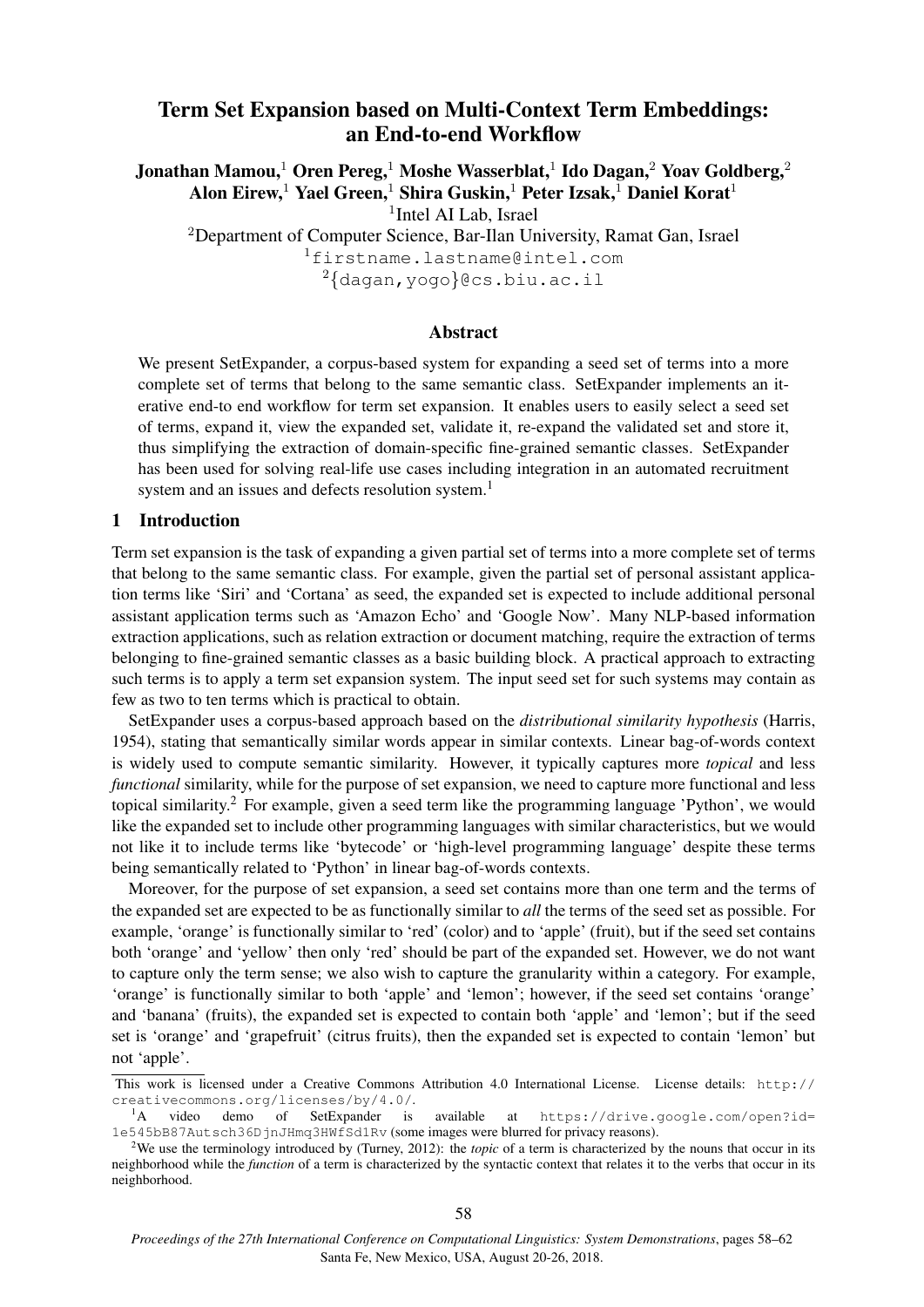While term set expansion has received attention from both industry and academia, there are only a handful of available implementations. Google Sets was one of the earliest applications for term set expansion. It used methods like latent semantic indexing to pre-compute lists of similar words (now discontinued). Word Grab Bag<sup>3</sup> builds lists dynamically using word2vec embeddings based on bag-ofword contexts, but its algorithm is not publicly described. State-of-the-art research techniques are based on computing semantic similarity between seed terms and candidate terms in a given corpus and then constructing the expanded set from the most similar terms (Sarmento et al., 2007; Shen et al., 2017).

Relative to prior work, the contribution of this paper is twofold. First, it describes an iterative end-toend workflow that enables users to select an input corpus, train multiple embedding models and combine them; after which the user can easily select a seed set of terms, expand it, view the expanded set, validate it, iteratively re-expand the validated set and store it. Second, it describes the SetExpander system which is based on a novel corpus-based set expansion algorithm developed in-house; this algorithm combines multi-context term embeddings to capture different aspects of semantic similarity and to make the system more robust across different domains. The SetExpander algorithm is briefly described in Section 2. Our system has been used for solving several real-life use cases. One of them is an automated recruitment system that matches job descriptions with job-applicant resumes. Another use case involves enhancing a software development process by detecting and reducing the amount of duplicated defects in a validation system. Section 4 includes a detailed description of both use cases. The system is distributed as open source software under the Apache license as part of NLP Architect by Intel AI Lab <sup>4</sup>

### 2 Term Set Expansion Algorithm Overview

Our approach is based on representing any term of a training corpus using word embeddings in order to estimate the similarity between the seed terms and any candidate term.

Noun phrases provide good approximation for candidate terms and are extracted in our system using a noun phrase chunker.<sup>5</sup> Term variations, such as aliases, acronyms and synonyms, which refer to the same entity, are grouped together. We use a heuristic algorithm that is based on text normalization, abbreviation web resources, edit distance and word2vec similarity. For example, *New York, New-York, NY, New York City* and *NYC* are grouped together forming a single term group. Then, we use term groups as input units for embedding training; it enables obtaining more contextual information compared to using individual terms, thus enhancing the robustness of the embedding model.

Our basic algorithm version follows the standard unsupervised set expansion scheme. Terms are represented by their linear bag-of-words window context embeddings using the word2vec toolkit.<sup>6</sup> At expansion time, given a seed of terms, the most similar terms are returned where similarity is estimated by the cosine similarity between the centroid of the seed terms and each candidate term. While word2vec typically uses a linear bag-of-words window context around the focus word, the literature describes other possible context types (Table 1). We found that indeed in different domains, better similarities are found using different context types. The different contexts thus complement each other by capturing different types of semantic relations. Typically, explicit list contexts work well for the automated recruitment system use case, while unary patterns contexts work well for the issues and defects resolution use case (Section 4). To make the system more robust, we extended the basic algorithm to combine multi-context embeddings. Terms are represented with arbitrary context embeddings trained using the generic word2vecf toolkit.<sup>7</sup> Taking the similarity scores between the seed terms and the candidate terms according to each of the different contexts as features, a Multilayer Perceptron (MLP) binary classifier predicts whether a candidate term should be part of the expanded set, where training and development term lists are used for the MLP training. The MLP classifier is implemented on top of Neon,<sup>8</sup> the Intel Nervana Deep Learning Framework. The performance of the algorithm was first evaluated by  $MAP@n$ 

<sup>3</sup>www.wordgrabbag.com

<sup>4</sup>http://nlp\_architect.nervanasys.com/term\_set\_expansion.html

<sup>5</sup>http://nlp\_architect.nervanasys.com/chunker.html

<sup>6</sup>http://code.google.com/archive/p/word2vec

<sup>7</sup>http://bitbucket.org/yoavgo/word2vecf

<sup>8</sup>http://github.com/NervanaSystems/neon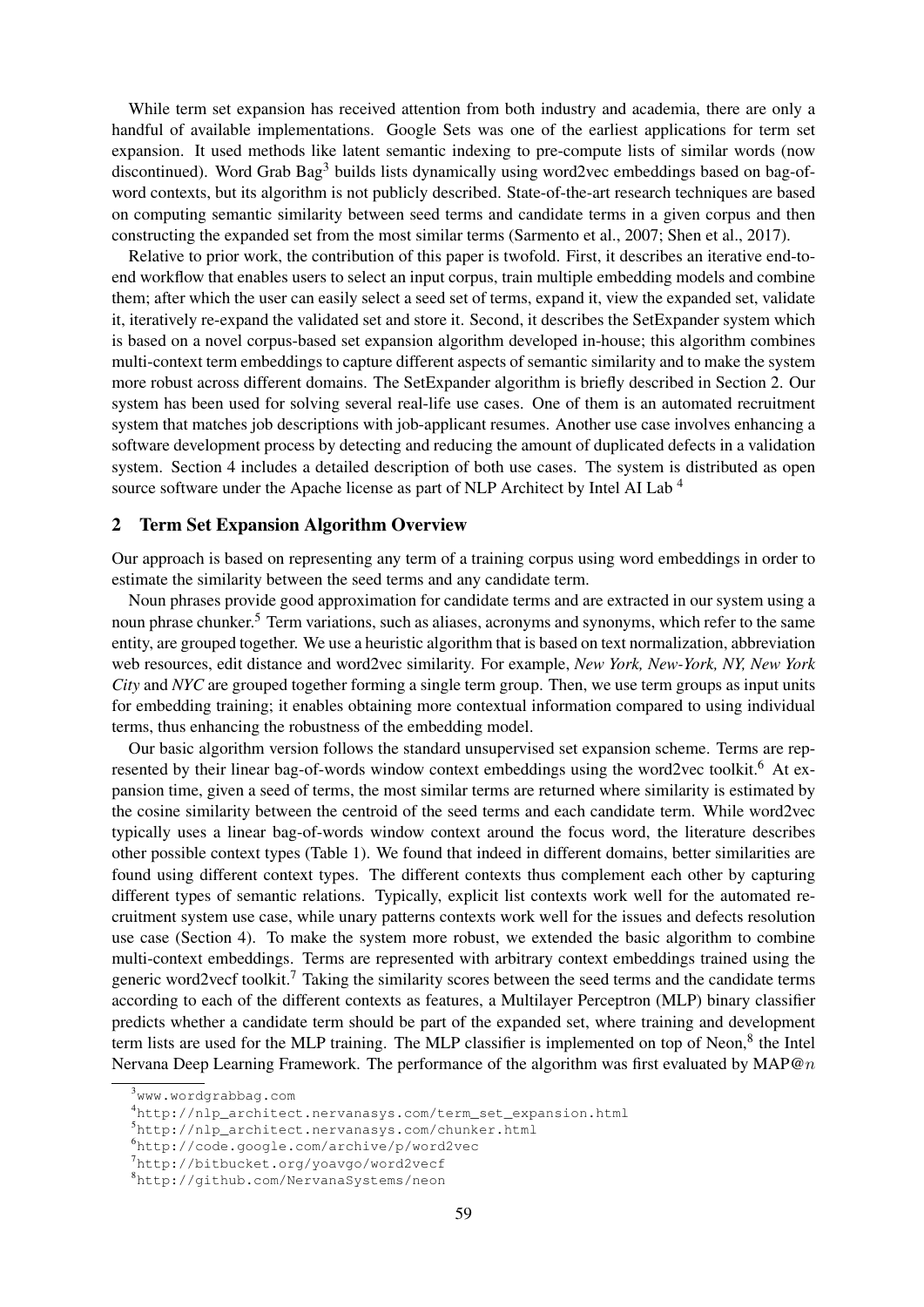(Mean Average Precision at n). MAP@10, MAP@20 and MAP@50 on an English Wikipedia dataset <sup>9</sup> are respectively 0.83, 0.74 and 0.63.

| <b>Context Type</b>       | <b>Example sentence</b>          | <b>Focus</b> term | <b>Context units</b>      |
|---------------------------|----------------------------------|-------------------|---------------------------|
| Linear<br>bag-of-         | Siri uses voice queries          | Siri              | uses, voice queries, nat- |
| (Mikolov<br>words<br>et   | and a natural language           |                   | ural language user inter- |
| al., 2013)                | user interface.                  |                   | face                      |
| Explicit lists (Sarmento  | Experience<br><i>Image</i><br>in | Image processing  | Signal processing, Com-   |
| et al., 2007)             | Signal<br><i>processing,</i>     |                   | <i>puter Vision</i>       |
|                           | Computer<br><i>processing,</i>   |                   |                           |
|                           | Vision                           |                   |                           |
| Syntactic<br>depen-       | Turing studied as an un-         | studied           | (Turing/nsubj),           |
| (Levy)<br>dency<br>and    | dergraduate  at King's           |                   | (undergraduate/-          |
| Goldberg, 2014)           | College, Cambridge.              |                   | (King's)<br>prep_as),     |
|                           |                                  |                   | College/prep_at)          |
| Symmetric<br>pat-         | Apple and Orange juice           | Apple             | Orange                    |
| (Schwartz)<br>et<br>terns | drink                            |                   |                           |
| al., $2015$               |                                  |                   |                           |
| Unary patterns (Rong et   | In the U.S. state<br>of          | Alaska            | U.S. state of $-$         |
| al., 2016)                | Alaska                           |                   |                           |

Table 1: Examples of extracted contexts per context type.

### 3 System Workflow and Application



Figure 1: SetExpander end-to-end workflow.

This section describes the iterative end-to-end workflow of SetExpander as depicted in Figure 1. Each step of the flow is performed by the user using the system's user interface (Figures 2 and 3). The first two steps of the flow are to **select an input corpus** and to **train models**. The "train models" step extracts term groups from the corpus and trains the combined term groups embedding models (Section 2). Next, the user is able to select a seed set for expansion. Figure 2 shows the seed set selection and expansion user interface. Each row in the displayed table corresponds to a different term group. The term group names are displayed under the 'Expression' column. The 'Filter' text box is used for searching for specific term groups. Upon selecting (clicking) a term group, the context view on the right hand side displays text snippets from the input corpus that include terms that are part of the selected term group (highlighted in green in Figure 2). The user can create a seed set assembled from specific term groups by checking their 'Expand' checkbox (see the red circle in Figure 2). The user can select or set a name for the semantic category of the seed set (see drop down list in Figure 2). Once the seed set is assembled, the user can expand the seed set by selecting the Expand option in the tools menu (not shown).

Figure 3 shows the output of the expansion process. The expanded term groups are highlighted in green. The Certainty score represents the relatedness of each expanded term group to the seed set. This score is determined by the MLP classifier (Section 2). The Certainty scores of term groups that were manually selected as part of the seed set, are set to 1. The user can perform re-expansion by creating a new seed set based on the expanded terms and the original seed set terms. The user is also able to validate

<sup>9</sup>Dataset is described at http://nlp\_architect.nervanasys.com/term\_set\_expansion.html.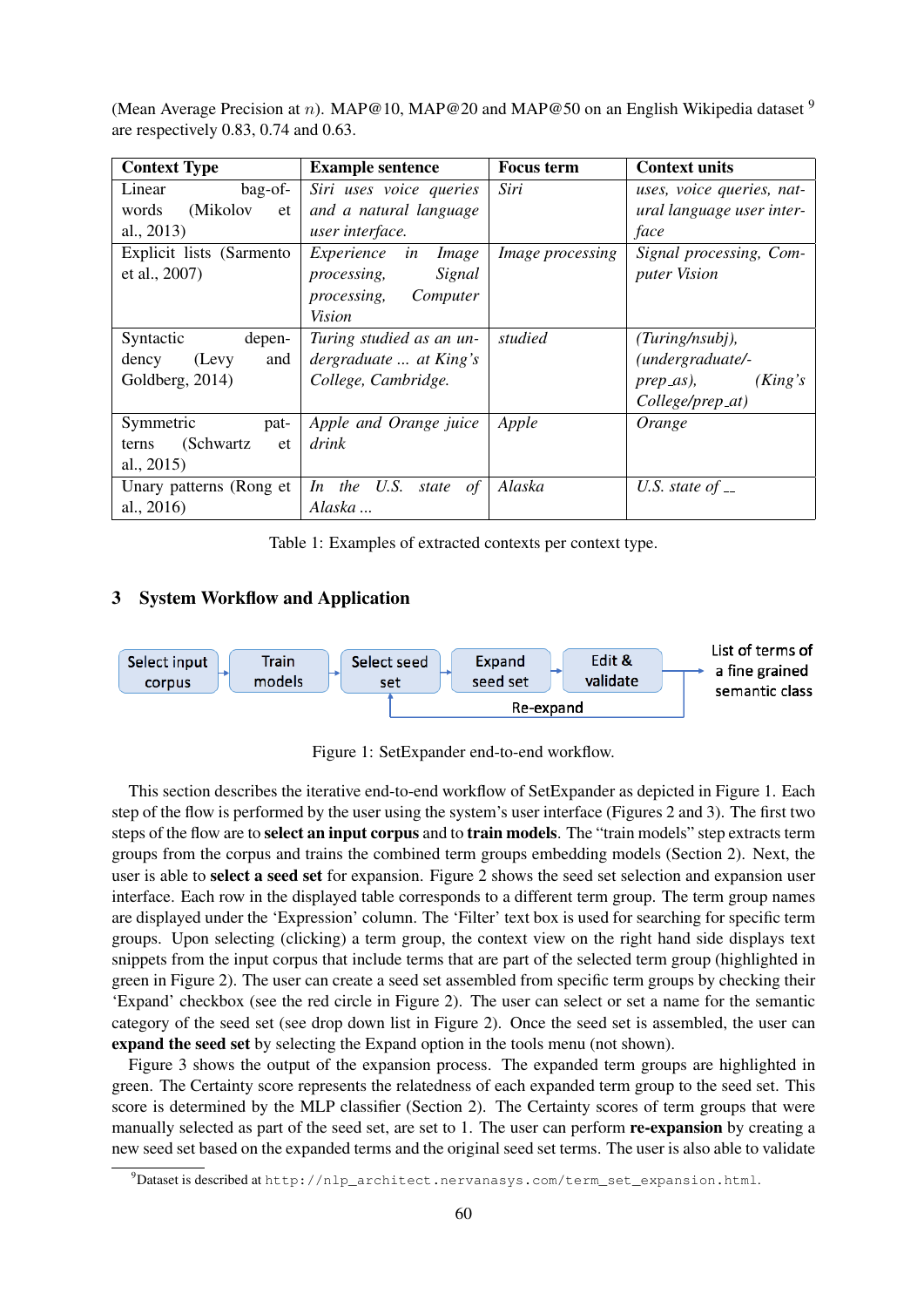each expanded item by checking the "Completed" checkbox. The validated list can then be saved and later used as a fine-grained taxonomy input to external information-extraction systems.

| <b>File</b> Tools |                   |                                      |                                        |                    |            |           |               |  |
|-------------------|-------------------|--------------------------------------|----------------------------------------|--------------------|------------|-----------|---------------|--|
|                   |                   | 36296162-8eb1-4719-8d70-ceb943ce11b3 |                                        |                    |            |           |               |  |
|                   | Filter:           |                                      |                                        |                    | Show: All  | ×         | Category: All |  |
|                   |                   |                                      |                                        |                    |            |           |               |  |
| Row               | Expression        |                                      | Category                               | Certainty          | Importance | Completed | Expand        |  |
| 105               | opportunities     |                                      | None                                   | $-1$               | 28.395     | ▣         | □             |  |
| 106               | relationship      |                                      | None                                   | -1                 | 27.575     | ⊟         | 0             |  |
| 107               | product marketers |                                      | None                                   | $-1$               | 27.57      | ⊟         |               |  |
| 108               | color             |                                      | None                                   | -1                 | 27.389     | 8         |               |  |
| 109               | <b>Python</b>     |                                      | <b>ORGANIZATION</b>                    | $\overline{•}$ 0.7 | 27.106     | ■         | u             |  |
| 110               | dedication        |                                      | <b>ORGANIZATION</b><br><b>LOCATION</b> | ×<br>-1            | 27.068     | ⊟         |               |  |
| 111               | <b>SMB</b> teams  |                                      | <b>LANGUAGE</b>                        | 0.98               | 26,909     | ⊟         | □             |  |
| 112               | accommodation     |                                      | DATE<br>CARDINAL                       | -1                 | 26.904     | ⊟         | O             |  |
| 113               | religion          |                                      | PERSON                                 | -1                 | 26.861     | ⊟         | O             |  |
| 114               | race              |                                      | TIME<br><b>NORP</b>                    | $-1$               | 26.861     | ⊟         | □             |  |
| 115               | ethnicity         |                                      | None                                   | -1                 | 26.771     | ⊟         | O             |  |
| 116               | Android           |                                      | None                                   | -1                 | 26.623     |           | O             |  |

Figure 2: SetExpander user interface for seed selection and expansion.

| Row            | Expression | Category                   | Certainty |
|----------------|------------|----------------------------|-----------|
| 0              | java       | LANGUAGE 1                 |           |
| 1              | Python     | LANGUAGE 1                 |           |
| $\overline{c}$ | JavaScript | LANGUAGE 0.92              |           |
| 3              | SOL        | LANGUAGE 0.88              |           |
| 4              | perl       | LANGUAGE 0.84              |           |
| 5              | PHP        | LANGUAGE 0.82              |           |
| 6              | $C++$      | LANGUAGE 0.82              |           |
| $\overline{7}$ | TCL.       | LANGUAGE 0.81              |           |
| 8              | ruby       | <b>LANGUAGE 0.79</b>       |           |
| 9              |            | visual basic LANGUAGE 0.77 |           |

Figure 3: SetExpander user interface for expansion results output. Seed terms are 'java' and 'python'.

### 4 Field Use Cases

This section describes two use cases in which SetExpander has been successfully used.

#### 4.1 Automated Recruitment System

Human matching of applicant resumes to open positions in organizations is time-consuming and costly. Automated recruitment systems enable recruiters to speed up and refine this process. The recruiter provides an open position description and then the system scans the organizations resume repository searching for the best matches. One of the main features that affect the matching is the skills list, for example, a good match between an applicant and an open position regarding specific programming skills or experience using specific tools is significant for the overall matching. However, manual generation and maintenance of comprehensive and updated skills lists is tedious and difficult to scale. SetExpander was integrated into such a recruitment system. Recruiters used the system's user interface (Figures 2 & 3) to generate fine-grained skills lists based on small seed sets for eighteen engineering job position categories. We evaluated the recruitment system use case for different skill classes. The system achieved a precision of 94.5%, 98.0% and 70.5% at the top 100 applicants, for the job position categories of Software Machine Learning Engineer, Firmware Engineer and ADAS Senior Software Engineer, respectively.